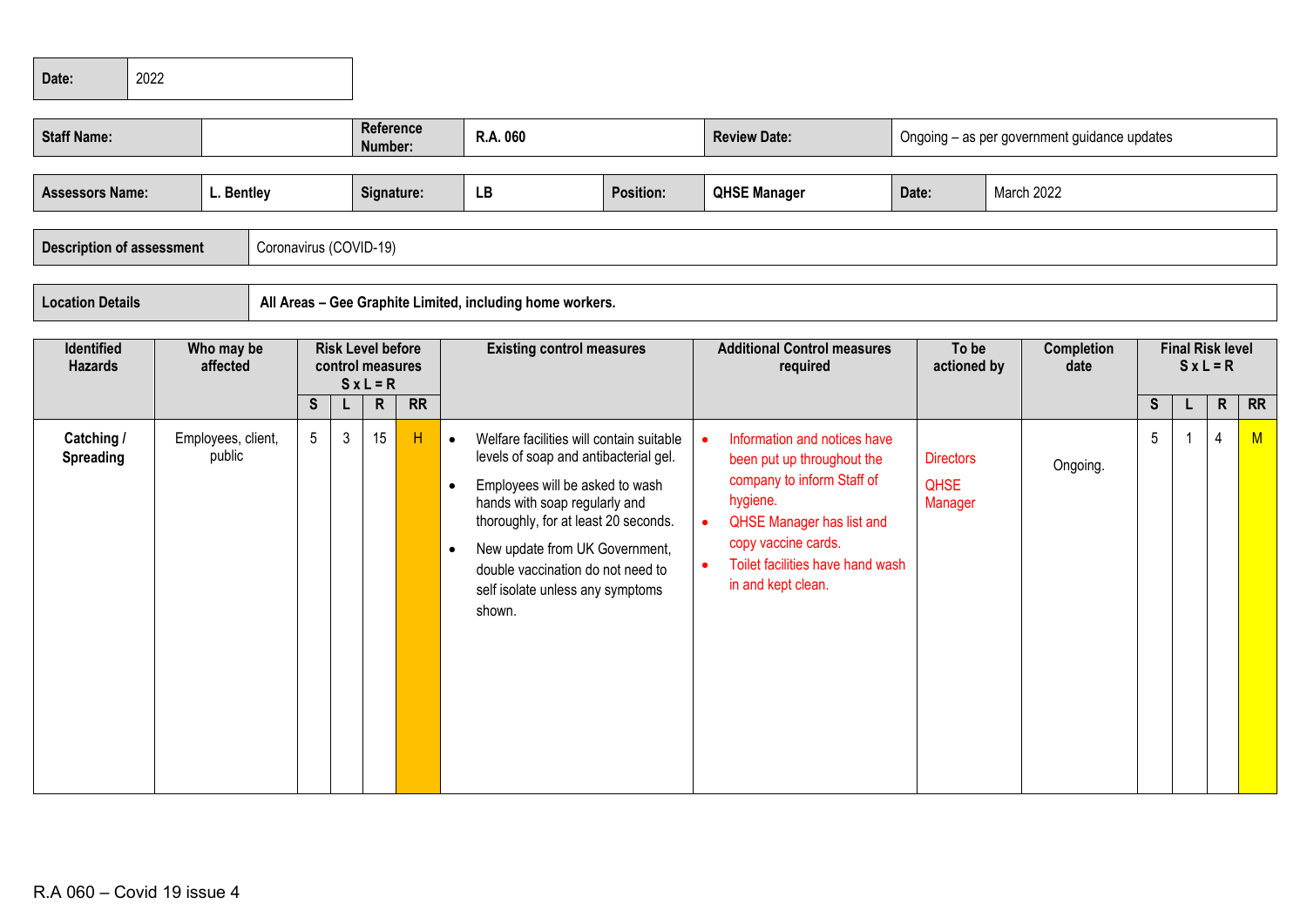| <b>Identified</b><br><b>Hazards</b>           | Who may be<br>affected | <b>Risk Level before</b><br>control measures<br>$S x L = R$ |   |    |           | <b>Existing control measures</b>                                                                                                                                                                                                                                                                                                                                                                                                                                                                                                                                | <b>Additional Control measures</b><br>required                                                                                                                                                                                                                                                                                                                                                                                                                                                                                                                                                                               | To be<br>actioned by                                                                 | Completion<br>date | <b>Final Risk level</b><br>$S x L = R$ |  |              |           |  |  |  |
|-----------------------------------------------|------------------------|-------------------------------------------------------------|---|----|-----------|-----------------------------------------------------------------------------------------------------------------------------------------------------------------------------------------------------------------------------------------------------------------------------------------------------------------------------------------------------------------------------------------------------------------------------------------------------------------------------------------------------------------------------------------------------------------|------------------------------------------------------------------------------------------------------------------------------------------------------------------------------------------------------------------------------------------------------------------------------------------------------------------------------------------------------------------------------------------------------------------------------------------------------------------------------------------------------------------------------------------------------------------------------------------------------------------------------|--------------------------------------------------------------------------------------|--------------------|----------------------------------------|--|--------------|-----------|--|--|--|
|                                               |                        | S                                                           | L | R  | <b>RR</b> |                                                                                                                                                                                                                                                                                                                                                                                                                                                                                                                                                                 |                                                                                                                                                                                                                                                                                                                                                                                                                                                                                                                                                                                                                              |                                                                                      |                    | S                                      |  | $\mathsf{R}$ | <b>RR</b> |  |  |  |
| Catching /<br><b>Spreading</b><br>(continued) | Employees, public      | $5\phantom{.0}$                                             | 3 | 15 | H         | Employees are reminded to not<br>$\bullet$<br>touch their eyes, nose or mouth if<br>their hands are not clean.<br>A cleaning schedule will be<br>$\bullet$<br>implemented throughout the site,<br>ensuring that worksurfaces, door<br>handles, taps etc. are all thoroughly<br>cleaned with an antibacterial<br>cleaning substance.<br>Should employees find they have a<br>new, persistent cough and/or a high<br>temperature and live alone then they<br>are to self-isolate as per government<br>guidance.<br>Good ventilation is still key in all<br>areas. | Gee Has changed the clocking<br>in and out machine to face<br>recognition - so no contact.<br>2m visual floor vinyl's have<br>$\bullet$<br>been put around the company<br>to show a 2m distancing<br>requirement.<br>Posters have been placed<br>around the company to show<br>and remind staff to wash hands<br>and keep to the social<br>distancing of 2m.<br>Hand sanitisers stations have<br>been put around the company<br>near doors and staff usage.<br>Any external contractors must<br>report to LB before booking a<br>visit to GGL.<br>Canteen cutlery shall be<br>removed and staff shall bring in<br>their own. | <b>Accounts</b><br><b>QHSE</b><br>Manager<br>Production<br>Manager and<br>Supervisor | Ongoing.           | 5                                      |  | 4            | M         |  |  |  |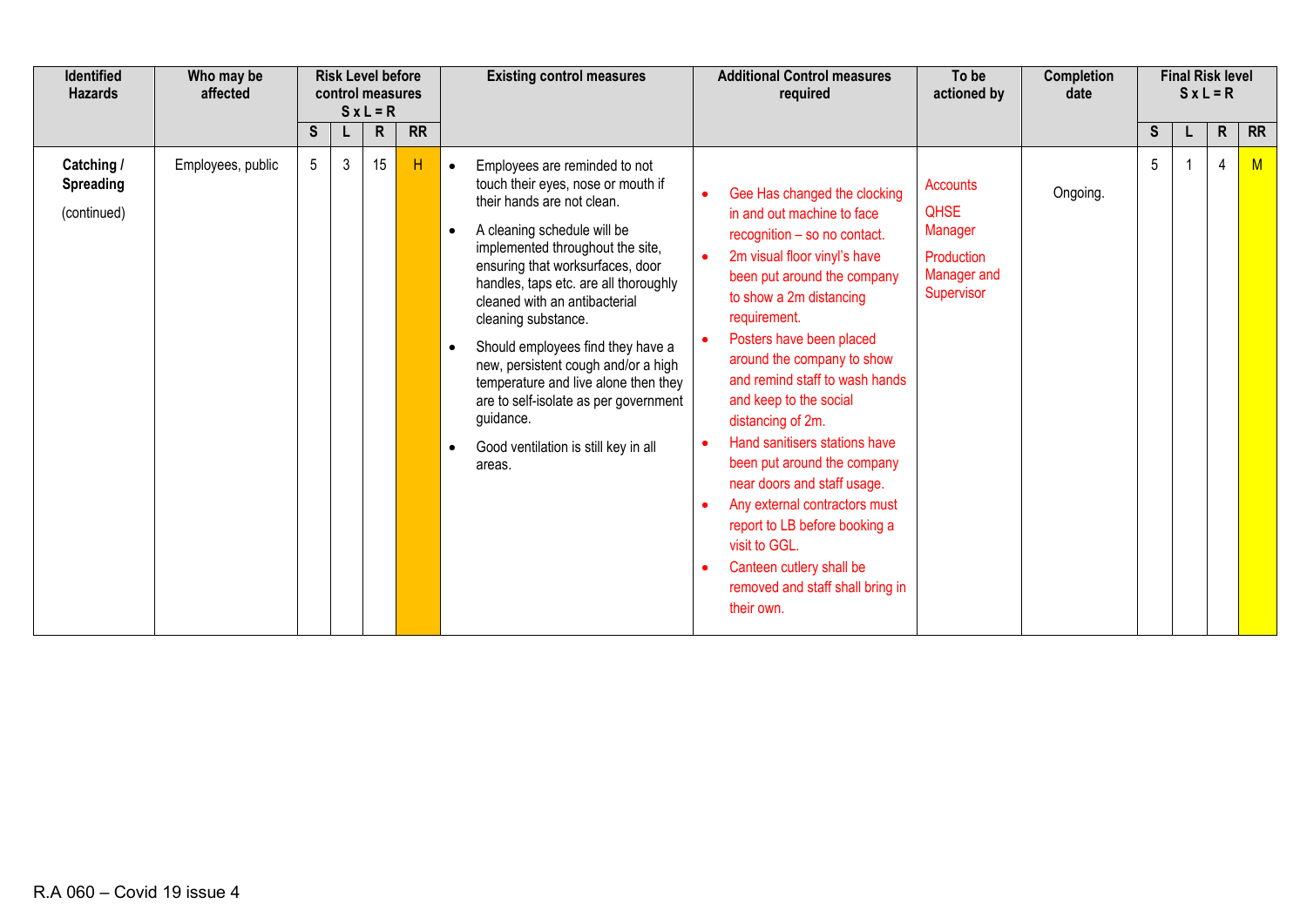| <b>Identified</b><br><b>Hazards</b> | Who may be<br>affected |  | <b>Risk Level before</b><br>control measures<br>$SxL = R$ |    |           |                                                                                                                                                                                            |                                                                                                      |                                         | <b>Existing control measures</b> | <b>Additional Control measures</b><br>required | To be<br>actioned by | <b>Completion</b><br>date |           | <b>Final Risk level</b> | $SxL = R$ |  |
|-------------------------------------|------------------------|--|-----------------------------------------------------------|----|-----------|--------------------------------------------------------------------------------------------------------------------------------------------------------------------------------------------|------------------------------------------------------------------------------------------------------|-----------------------------------------|----------------------------------|------------------------------------------------|----------------------|---------------------------|-----------|-------------------------|-----------|--|
|                                     |                        |  |                                                           | R  | <b>RR</b> |                                                                                                                                                                                            |                                                                                                      |                                         |                                  | ъ                                              |                      | R                         | <b>RR</b> |                         |           |  |
| <b>Employee travel</b><br>plans     | Employees, public      |  | Ð                                                         | 15 | H         | We will provide relevant government<br>guidance in line with the area /<br>country that they are visiting.<br>Self-isolation will be enforced in line<br>with the area / country guidance. | Self isolation advice from the<br>Government for all employees<br>who have come back from<br>abroad. | <b>QHSE Manager</b><br><b>Directors</b> | Ongoing                          | $\overline{2}$                                 | J.                   |                           | M         |                         |           |  |

| <b>Identified</b><br><b>Hazards</b> | Who may be<br>affected | <b>Risk Level before</b><br>control measures<br>$S x L = R$ |    |              |           |                                                                                                                                                                                                                                                                                                                                                                                                                                                                                                                                                                                                                                                                                                                                           | <b>Existing control measures</b>               | <b>Additional Control measures</b><br>required | To be<br>actioned by | <b>Completion</b><br>date |  | <b>Final Risk level</b> | $SxL = R$ |  |
|-------------------------------------|------------------------|-------------------------------------------------------------|----|--------------|-----------|-------------------------------------------------------------------------------------------------------------------------------------------------------------------------------------------------------------------------------------------------------------------------------------------------------------------------------------------------------------------------------------------------------------------------------------------------------------------------------------------------------------------------------------------------------------------------------------------------------------------------------------------------------------------------------------------------------------------------------------------|------------------------------------------------|------------------------------------------------|----------------------|---------------------------|--|-------------------------|-----------|--|
|                                     |                        | S.                                                          | L. | $\mathsf{R}$ | <b>RR</b> |                                                                                                                                                                                                                                                                                                                                                                                                                                                                                                                                                                                                                                                                                                                                           |                                                |                                                |                      | S.                        |  | $\mathsf{R}$            | <b>RR</b> |  |
| Lack of<br>awareness                | Employees              | 5                                                           | 3  | 15           | H         | The latest government campaign<br>$\bullet$<br>posters will be displayed in the<br>welfare areas and in suitable places<br>around site.<br>Regular bulletins will be issued and<br>where possible and safe to do so at<br>an acceptable distance, toolbox talks<br>and safety briefings will be carried<br>out, warning employees of the risks<br>posed by the virus as well as the<br>control measures outlined in this<br>assessment and from government<br>guidance. This will include informing<br>personnel of the known symptoms<br>and making them aware of new<br>Government advice as and when<br>updated.<br>We will continually adopt and review<br>$\bullet$<br>new government / WHO guidance as<br>and when it is available. | Notices and updates are<br>around the company. | <b>QHSE</b><br>Manager<br><b>Directors</b>     | On going             | 5                         |  | $5\phantom{.0}$         | M         |  |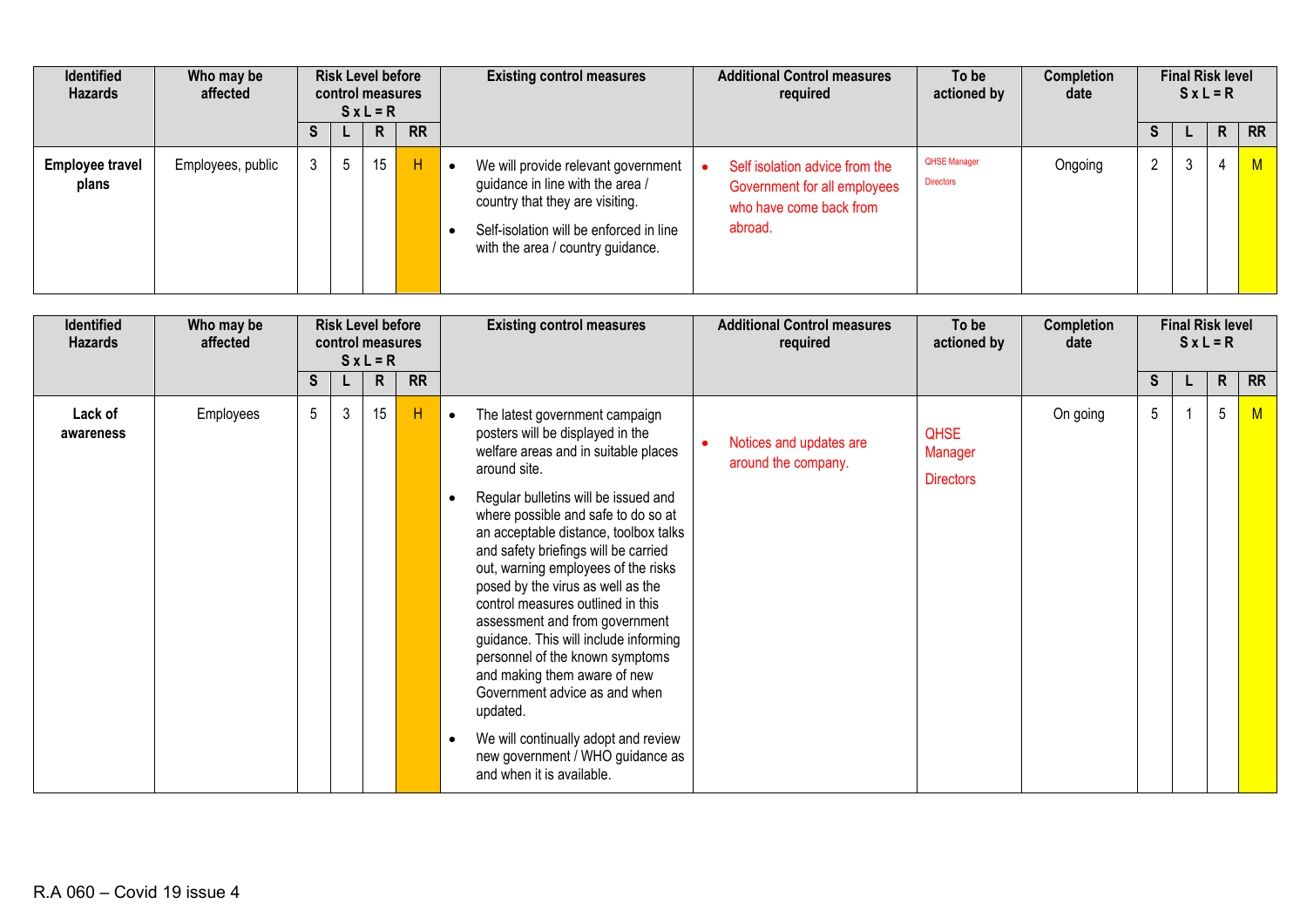## **Guidance Notes**

| SEVERITY | 5                 | $5\phantom{a}$          | 10             | 15             | 20                      | 25                      |  |  |  |  |
|----------|-------------------|-------------------------|----------------|----------------|-------------------------|-------------------------|--|--|--|--|
|          | 4                 | $\overline{\mathbf{4}}$ | $\bf{8}$       | 12             | 16                      | 20                      |  |  |  |  |
|          | $\mathbf{3}$      | $\mathbf{3}$            | $6\phantom{1}$ | 9              | 12                      | 15                      |  |  |  |  |
|          | $\boldsymbol{2}$  | $\overline{2}$          | 4              | $6\phantom{1}$ | $\overline{\mathbf{8}}$ | 10                      |  |  |  |  |
|          | 1                 | $\overline{1}$          | $\overline{2}$ | 3              | $\overline{\mathbf{4}}$ | $5\phantom{1}$          |  |  |  |  |
|          |                   | 1                       | $\mathbf 2$    | $\mathbf 3$    | 4                       | $\overline{\mathbf{5}}$ |  |  |  |  |
|          | <b>LIKELIHOOD</b> |                         |                |                |                         |                         |  |  |  |  |

| <b>LIKELIHOOD</b> |                                        |  |  |  |  |  |  |  |  |  |
|-------------------|----------------------------------------|--|--|--|--|--|--|--|--|--|
| 5                 | <b>Almost Certain - Very High Risk</b> |  |  |  |  |  |  |  |  |  |
|                   | <b>Probable - High Risk</b>            |  |  |  |  |  |  |  |  |  |
| 3                 | 50/50 - Medium Risk                    |  |  |  |  |  |  |  |  |  |
| $\mathbf 2$       | <b>Improbable – Low Risk</b>           |  |  |  |  |  |  |  |  |  |
|                   | <b>Almost impossible - Low Risk</b>    |  |  |  |  |  |  |  |  |  |
|                   |                                        |  |  |  |  |  |  |  |  |  |

|              | <b>SEVERITY</b>                   |  |  |  |  |  |  |  |  |  |  |  |
|--------------|-----------------------------------|--|--|--|--|--|--|--|--|--|--|--|
| 5            | <b>Fatality – Very High Risk</b>  |  |  |  |  |  |  |  |  |  |  |  |
|              | Severe incapacity - High Risk     |  |  |  |  |  |  |  |  |  |  |  |
| 3            | Absent 3 weeks - Medium Risk      |  |  |  |  |  |  |  |  |  |  |  |
| $\mathbf{c}$ | Absent less than 1 day - Low Risk |  |  |  |  |  |  |  |  |  |  |  |
|              | <b>Insignificant - Low Risk</b>   |  |  |  |  |  |  |  |  |  |  |  |

| 1–4 LOW                                                                                                                                                                             | 5-9 MEDIUM                                                                                                                                                                                            | $10-15$ HIGH                                                                                                                                                                                                                                                                                                 | <b>VERY HIGH</b><br>$16 - 25$                                                                                               |
|-------------------------------------------------------------------------------------------------------------------------------------------------------------------------------------|-------------------------------------------------------------------------------------------------------------------------------------------------------------------------------------------------------|--------------------------------------------------------------------------------------------------------------------------------------------------------------------------------------------------------------------------------------------------------------------------------------------------------------|-----------------------------------------------------------------------------------------------------------------------------|
| Continue with existing control,<br>however monitor for changes.<br>Implement any additional control<br>measures required, within the<br>timescales given in the<br>risk assessment. | Requires attention to reduce the rating<br>as well as regular ongoing monitoring.<br>Implement any additional control<br>measures required, within the<br>timescales given in the<br>risk assessment. | Requires immediate attention to bring<br>the risk down to an acceptable level.<br>Implement the control measures<br>required, within the timescales given<br>in the risk assessment and continue to<br>review working practices to reduce the<br>probability of an accident to the lowest<br>possible level. | Stop immediately – the risk is too<br>hiah.<br>Take immediate action to reduce the<br>risk to<br>the lowest level possible. |